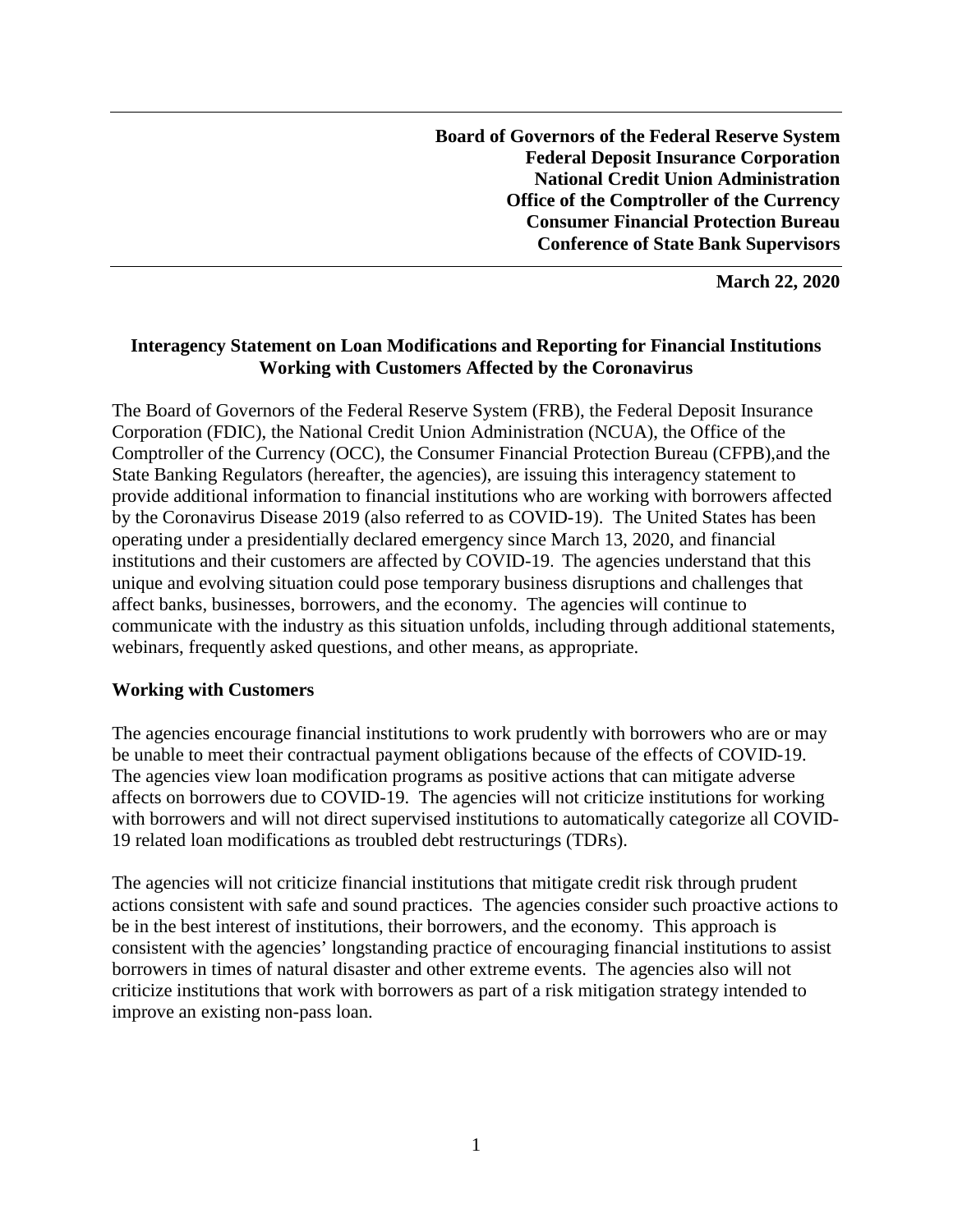#### **Accounting for Loan Modifications**

 $\overline{\phantom{a}}$ 

Modifications of loan terms do not automatically result in TDRs. According to U.S. GAAP, a restructuring of a debt constitutes a TDR if the creditor, for economic or legal reasons related to the debtor's financial difficulties, grants a concession to the debtor that it would not otherwise consider.<sup>[1](#page-1-0)</sup> The agencies have confirmed with staff of the Financial Accounting Standards Board (FASB) that short-term modifications made on a good faith basis in response to COVID-19 to borrowers who were current prior to any relief, are not TDRs. This includes short-term (e.g., six months) modifications such as payment deferrals, fee waivers, extensions of repayment terms, or other delays in payment that are insignificant.[2](#page-1-1) Borrowers considered current are those that are less than 30 days past due on their contractual payments at the time a modification program is implemented.

Working with borrowers that are current on existing loans, either individually or as part of a program for creditworthy borrowers who are experiencing short-term financial or operational problems as a result of COVID-19, generally would not be considered TDRs. For modification programs designed to provide temporary relief for current borrowers affected by COVID-19, financial institutions may presume that borrowers that are current on payments are not experiencing financial difficulties at the time of the modification for purposes of determining TDR status, and thus no further TDR analysis is required for each loan modification in the program.

Modification or deferral programs mandated by the federal or a state government related to COVID-19 would not be in the scope of ASC 310-40, e.g., a state program that requires all institutions within that state to suspend mortgage payments for a specified period.

The agencies' examiners will exercise judgment in reviewing loan modifications, including TDRs, and will not automatically adversely risk rate credits that are affected by COVID-19, including those considered TDRs. Regardless of whether modifications result in loans that are considered TDRs or are adversely classified, agency examiners will not criticize prudent efforts to modify the terms on existing loans to affected customers.

In addition, the FRB, the FDIC, and the OCC note that efforts to work with borrowers of one-tofour family residential mortgages as described in the modification section of this document, where the loans are prudently underwritten, and not past due or carried in nonaccrual status, will

<span id="page-1-0"></span> $<sup>1</sup>$  The TDR designation is an accounting categorization, as promulgated by the FASB and codified within</sup> Accounting Standards Codification (ASC) Subtopic 310-40, Receivables – Troubled Debt Restructurings by Creditors (ASC 310-40).

<span id="page-1-1"></span> $2$  According to ASC 310-40, factors to be considered in making this determination, which could be qualitative, are whether the amount of delayed restructured payments is insignificant relative to the unpaid principal or collateral value of the debt, thereby resulting in an insignificant shortfall in the contractual amount due from the borrower, and whether the delay in timing of the restructured payment period is insignificant relative to the frequency of payments due under the debt, the debt's original contractual maturity, or the debt's original expected duration.